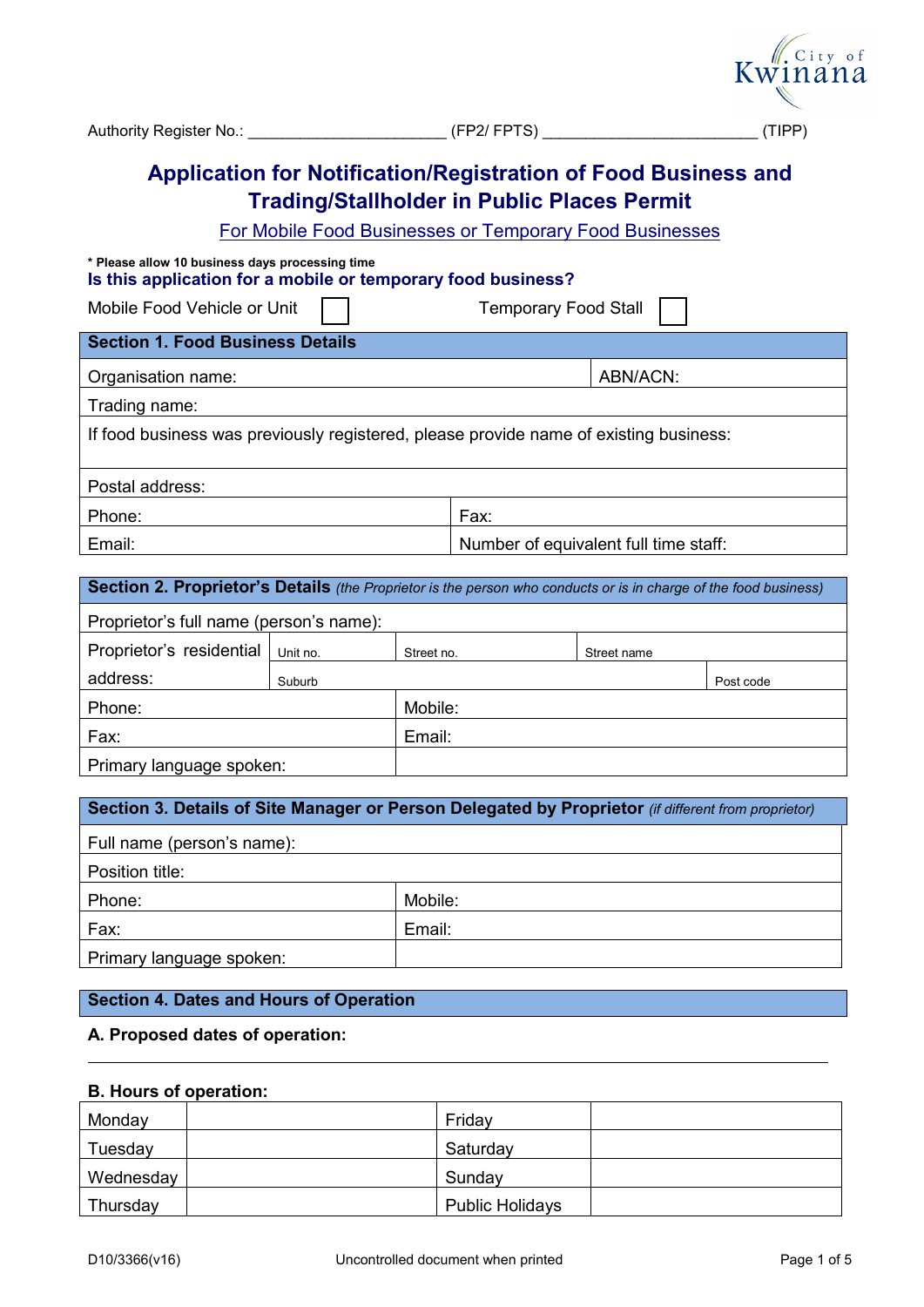| <b>Section 5 A. Mobile Food Business Details</b>                                                                                                                                                                                               |
|------------------------------------------------------------------------------------------------------------------------------------------------------------------------------------------------------------------------------------------------|
| (For temporary food businesses, please skip and complete Section 5B)                                                                                                                                                                           |
| Address of premises: (please provide details of where the vehicle is garaged)                                                                                                                                                                  |
|                                                                                                                                                                                                                                                |
| Details of mobile food vehicle:                                                                                                                                                                                                                |
| Vehicle registration number:<br>Make:<br>Model:                                                                                                                                                                                                |
|                                                                                                                                                                                                                                                |
| <b>Section 5 B. Temporary Food Business Details</b>                                                                                                                                                                                            |
| Covered with marquee/tent (please indicate size of the marquee/tent)                                                                                                                                                                           |
| Inside a building $\Box$<br>Uncovered [                                                                                                                                                                                                        |
| Type of floor covering (if on unsealed ground):                                                                                                                                                                                                |
|                                                                                                                                                                                                                                                |
| <b>Section 6. Trading/Stallholder Details</b>                                                                                                                                                                                                  |
| Which type of permit are you applying for (tick all that apply)?                                                                                                                                                                               |
| To apply for an annual permit to trade or hold a stall at City approved markets and events                                                                                                                                                     |
| To trade at designated trading area - refer to Mobile Food Vendors (Food Truck) Policy                                                                                                                                                         |
| Permit timeframe: 12 months<br>[Mobile Food Businesses Only]                                                                                                                                                                                   |
|                                                                                                                                                                                                                                                |
| To trade or hold a stall at other location(s) (please submit site plan):                                                                                                                                                                       |
|                                                                                                                                                                                                                                                |
| Proposed Hours of Operation:<br><u> 1989 - Johann Stoff, deutscher Stoffen und der Stoffen und der Stoffen und der Stoffen und der Stoffen und der</u>                                                                                         |
|                                                                                                                                                                                                                                                |
| To trade as an itinerant vendor in residential areas (i.e. must move on within 5 minutes after                                                                                                                                                 |
| serving customer and not to operate on a main road, reserve, park or carpark) [Mobile Food                                                                                                                                                     |
| <b>Businesses Only]</b><br>Permit timeframe 3 months                                                                                                                                                                                           |
|                                                                                                                                                                                                                                                |
| <b>Section 7. Description of Use of Premises</b>                                                                                                                                                                                               |
| Type of business (Tick all that apply)<br>Α.                                                                                                                                                                                                   |
| Caterer<br>Temporary food stall                                                                                                                                                                                                                |
| Market stall<br>Mobile food unit/cart                                                                                                                                                                                                          |
| Mobile food vehicle<br>Charitable or community organisation                                                                                                                                                                                    |
| Other and the contract of the contract of the contract of the contract of the contract of the contract of the contract of the contract of the contract of the contract of the contract of the contract of the contract of the<br>Home delivery |
|                                                                                                                                                                                                                                                |
| B. If you have indicated that your business is a charitable or community organisation in<br>Section 6A (i), is the organisation an incorporated association under the Associations                                                             |
| Incorporation Act and/or licensed under the Charitable Collections Act?(Note: Incorporation of                                                                                                                                                 |
|                                                                                                                                                                                                                                                |
| an association means that it becomes a legal entity in its own right, separate from the individual members.)<br>Incorporated association under Associations Incorporation Act                                                                  |
| Licensed under the Charitable Collections Act                                                                                                                                                                                                  |
| None of the above                                                                                                                                                                                                                              |
| If none of the above, please indicate the purpose of your charitable or community organisation:                                                                                                                                                |

 $\_$  , and the set of the set of the set of the set of the set of the set of the set of the set of the set of the set of the set of the set of the set of the set of the set of the set of the set of the set of the set of th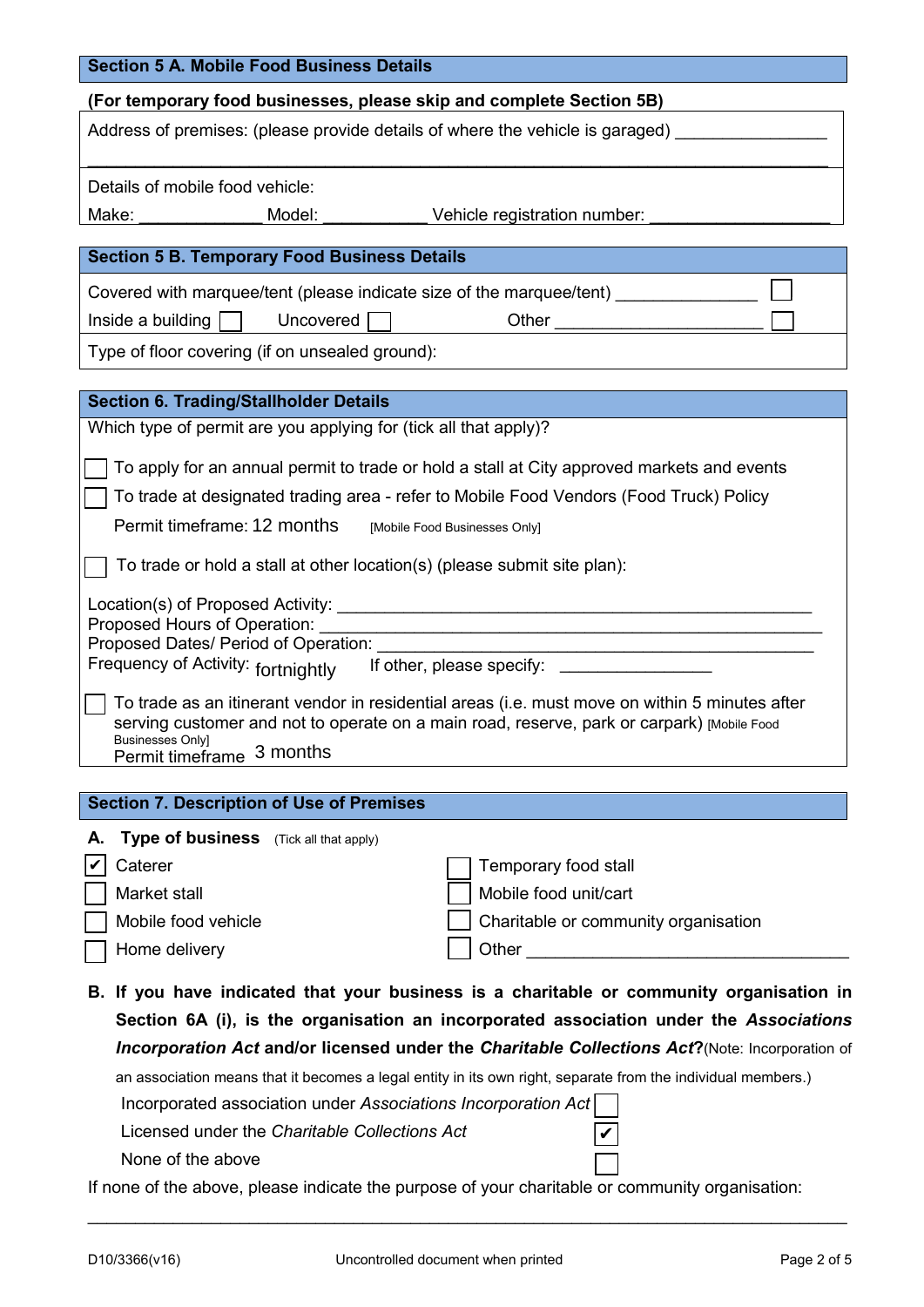## **C. Please provide more details about your type of business:**

|        |                                                 | D. Do you provide, produce or manufacture any of the following foods/goods? (Tick all that |
|--------|-------------------------------------------------|--------------------------------------------------------------------------------------------|
|        | apply)                                          |                                                                                            |
| $\Box$ | Prepared, ready to eat <sup>1</sup> table meals | Juices                                                                                     |
|        | Frozen meals                                    | Confectionary                                                                              |
|        | Raw meat, poultry or seafood (ie oysters)       | Bread, pastries or cakes                                                                   |
|        | Processed meat, poultry or seafood              | Egg or egg products                                                                        |
|        | Fermented meat products                         | Dairy products                                                                             |
|        | Meat pies, sausage rolls or hot dogs            | $\blacksquare$ Beverage and drinks                                                         |
|        | Sandwiches or rolls                             | Prepared salads                                                                            |
|        | Raw fruit and vegetables                        | Liquor and liquor products                                                                 |
|        | Processed <sup>2</sup> fruit and vegetables     | Tobacco and tobacco products                                                               |
|        | Infant or baby foods                            | Other                                                                                      |

<sup>1</sup> 'Ready to eat' means food that is ordinarily consumed in the same state as in which it is sold.

<sup>2</sup> 'Process' means activity conducted to prepare food for sale; including chopping, cooking, drying, fermenting, heating, pasteurising, or a combination or these.

## **E. Nature of food business**

|                                                                                                                  | Yes | No |
|------------------------------------------------------------------------------------------------------------------|-----|----|
| Are you a small business <sup>3</sup> ?                                                                          |     |    |
| Is the food that you provide, produce or manufacture ready to eat when sold to the  <br>customer?                |     |    |
| Do you process the food that you produce or provide before sale or distribution?                                 |     |    |
| Do you directly supply or manufacturer food for organisations that cater to vulnerable<br>persons <sup>4</sup> ? |     |    |

### **To be answered by manufacturing/processing businesses only:**

| Do you manufacture or produce products that are not shelf stable <sup>5</sup> ? |  |  |
|---------------------------------------------------------------------------------|--|--|
| Do you manufacture or produce fermented meat products such as salami?           |  |  |

## **To be answered by food service and retail businesses only (including charitable and community organisations, market stalls and temporary food premises):**

Do you sell ready to eat food at a different location from where it is prepared?

<sup>3</sup> Is a business that employs less than 50 people in the 'manufacturing sector' or less than 10 people in the 'food services' sector.

<sup>4</sup> Is a person who is in care in a facility listed in Schedule of Standard 3.3.1 Australia New Zealand Food

Standards Code or a client of a delivered meal organisation. Examples include (but are not limited to) aged

care recipients, hospital patients, children in child care, respite patients, nursing home residents.

**<sup>5</sup>**Non-perishable food with a shelf life of many months to years.

### **F. No. of authorised assistants present during operation: \_\_\_\_\_\_\_\_\_**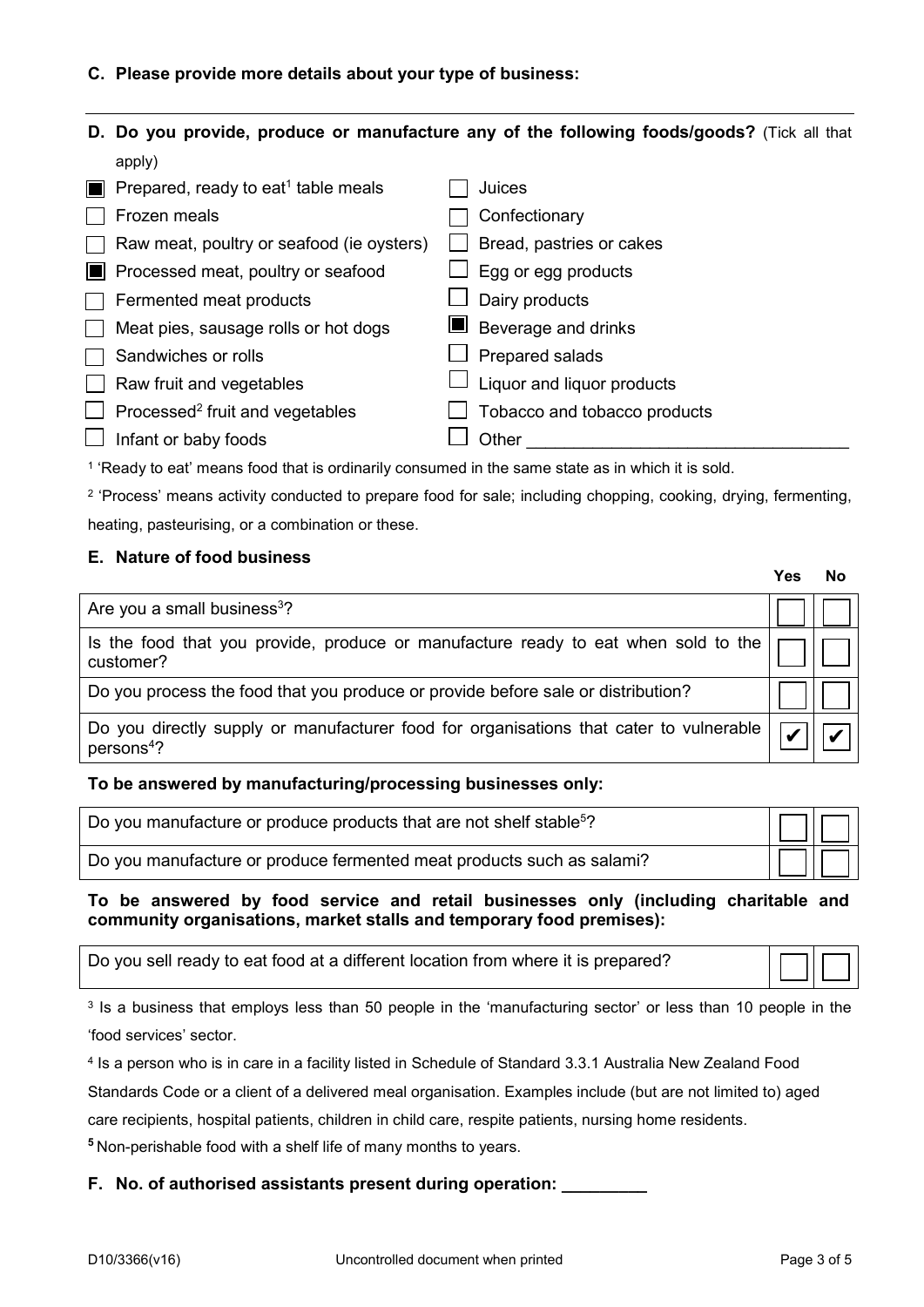#### **F. Power supply** External supply

#### **G. Wastewater disposal**

Address of residential/commercial kitchen

**H. Fire safety** (Hold down Ctrl and Select for multiple selection)

4kg Dry Chemical AB (E) fire extinguisher Fire blanket Not required Not required<br>
Ind Select for multiple selection)<br>
fire extinguisher<br>
Perment of potentially hazardous food) Not required

**I. Thermometer** (for measurement of potentially hazardous food)

In my residential kitchen Inside mobile food vehicle/unit On site

In an approved residential/commercial kitchen

For food prepared in an approved residential/commercial kitchen, please provide the following details:

**C. How will perishable food be stored on site?** (Hold down Ctrl and Select for multiple selection) Refrigerator and/or freezer One ice in eskies

In a bain-marie prior to sale Cooked and sold with demand

Not applicable

**E. Water supply**

**D.** Where is the food being prepared? (Hold down Ctrl and Select for multiple selection)

|  |  |  | Section 8. Facilities on the Mobile Food Business or Regular Temporary Food Business |  |
|--|--|--|--------------------------------------------------------------------------------------|--|

**A. Hand washing facility** (Hold down Ctrl and Select for multiple selection)

Hand wash basin with hot and cold supply from a water heating device (e.g. urn) Hand wash basin with hot and cold water supply connected to a self contained water tank Liquid soap and single use paper towels provided with dispenser installed Liquid soap and single use paper towels provided next to hand washing facility Disposable gloves with separate staff handling food Located immediately next to a fixed hand wash basin Not applicable

**B. Washing facilities** (Hold down Ctrl and Select for multiple selection)

Double bowl sink with hot and cold water supply from a water heating device (e.g. urn) Double bowl sink with hot and cold water supply connected to mains Double bowl sink with hot and cold water supply connected to a self contained water tank **Other** 

Not applicable

If other, please specify:

Specify litres

Contact person's name: \_\_\_\_\_\_\_\_\_\_\_\_\_\_\_\_\_\_\_\_\_\_\_\_\_\_\_\_\_\_ Contact No.: \_\_\_\_\_\_\_\_\_\_\_\_\_\_\_\_\_\_\_

Self contained storage (e.g. scheme water in a Specify litres \_\_\_\_\_\_\_\_\_\_\_\_